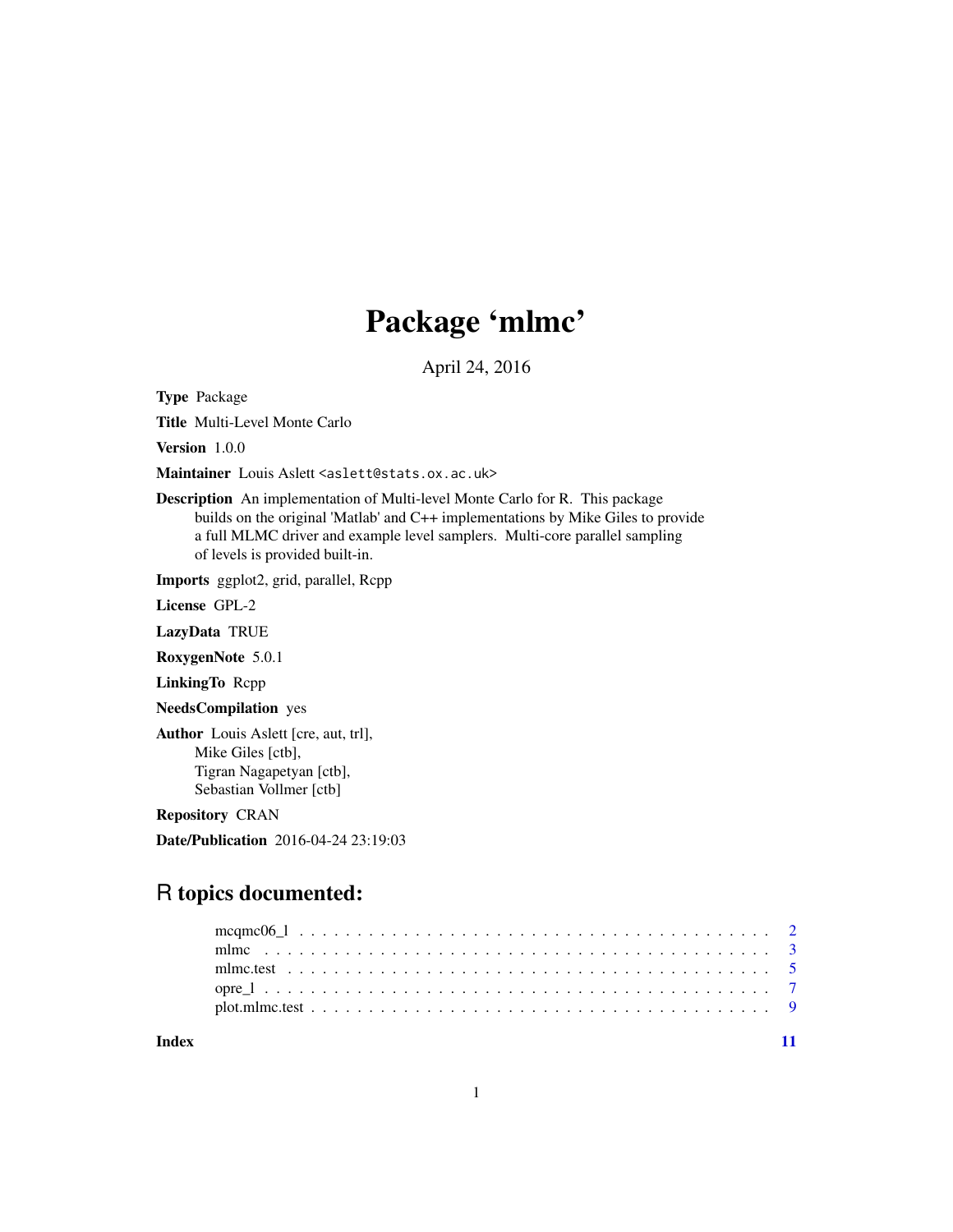<span id="page-1-0"></span>

#### Description

Financial options based on scalar geometric Brownian motion, similar to Mike Giles' MCQMC06 paper, using a Milstein discretisation

#### Usage

mcqmc06\_l(l, N, option)

#### Arguments

|        | the level to be simulated.                         |
|--------|----------------------------------------------------|
| Ν      | the number of samples to be computed.              |
| option | the option type, between 1 and 5. The options are: |
|        | $1 = European call;$                               |
|        | $2 =$ Asian call;                                  |
|        | $3 =$ lookback call;                               |
|        | $4 =$ digital call;                                |
|        | $5 =$ barrier call.                                |

#### Details

This function is based on GPL-2 C++ code by Mike Giles.

#### Author(s)

Louis Aslett <aslett@stats.ox.ac.uk>

Mike Giles <Mike.Giles@maths.ox.ac.uk>

#### References

M.B. Giles. 'Improved multilevel Monte Carlo convergence using the Milstein scheme', p.343-358 in *Monte Carlo and Quasi-Monte Carlo Methods 2006*, Springer, 2007.

```
## Not run:
# These are similar to the MLMC tests for the MCQMC06 paper
# using a Milstein discretisation with 2^l timesteps on level l
#
# The figures are slightly different due to:
# -- change in MSE split
# -- change in cost calculation
# -- different random number generation
```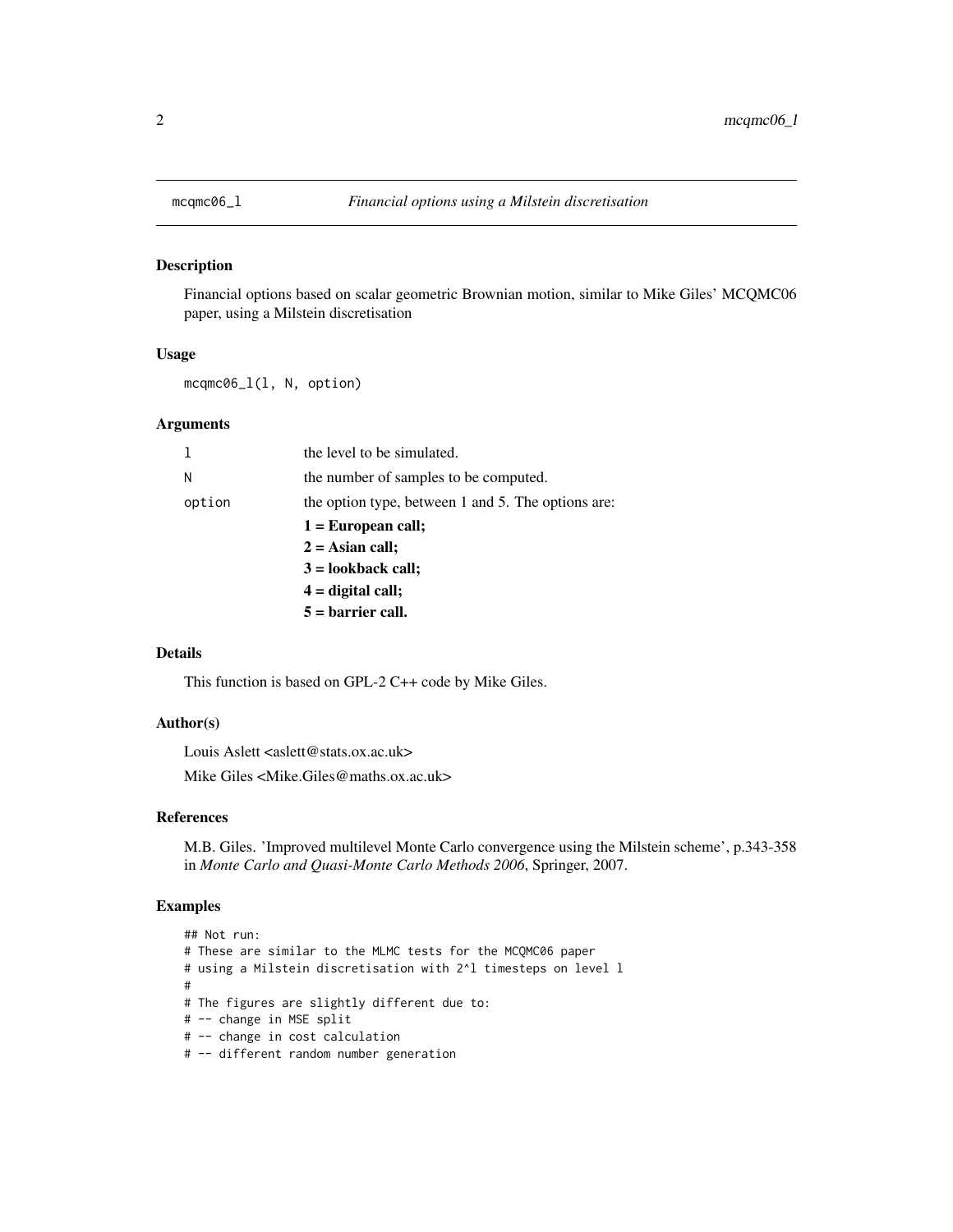#### <span id="page-2-0"></span>mlmc 3

```
# -- switch to S_0=100
M <- 2 # refinement cost factor
N0 <- 200 # initial samples on coarse levels
Lmin <- 2 # minimum refinement level
Lmax <- 10 # maximum refinement level
test.res <- list()
for(option in 1:5) {
 if(option==1) {
   cat("\n n --- Computing European call --- \n n")N <- 20000 # samples for convergence tests
   L <- 8 # levels for convergence tests
   Eps <- c(0.005, 0.01, 0.02, 0.05, 0.1)
 } else if(option==2) {
   cat("\n ---- Computing Asian call ---- \n")
   N <- 20000 # samples for convergence tests
   L <- 8 # levels for convergence tests
   Eps <- c(0.005, 0.01, 0.02, 0.05, 0.1)
 } else if(option==3) {
   cat("\n' --- Computing lookback call --- \n'')N <- 20000 # samples for convergence tests
   L <- 10 # levels for convergence tests
   Eps <- c(0.005, 0.01, 0.02, 0.05, 0.1)
 } else if(option==4) {
    cat("\n ---- Computing digital call ---- \n")
   N <- 200000 # samples for convergence tests
   L <- 8 # levels for convergence tests
   Eps <- c(0.01, 0.02, 0.05, 0.1, 0.2)
 } else if(option==5) {
   cat("\n' --- Computing barrier call --- \n'')N <- 200000 # samples for convergence tests
   L <- 8 # levels for convergence tests
   Eps <- c(0.005, 0.01, 0.02, 0.05, 0.1)
 }
 test.res[[option]] <- mlmc.test(mcqmc06_l, M, N, L, N0, Eps, Lmin, Lmax, option=option)
 # plot results
 plot(test.res[[option]])
}
## End(Not run)
# The level sampler can be called directly to retrieve the relevant level sums:
mcqmc06_l(l=7, N=10, option=1)
```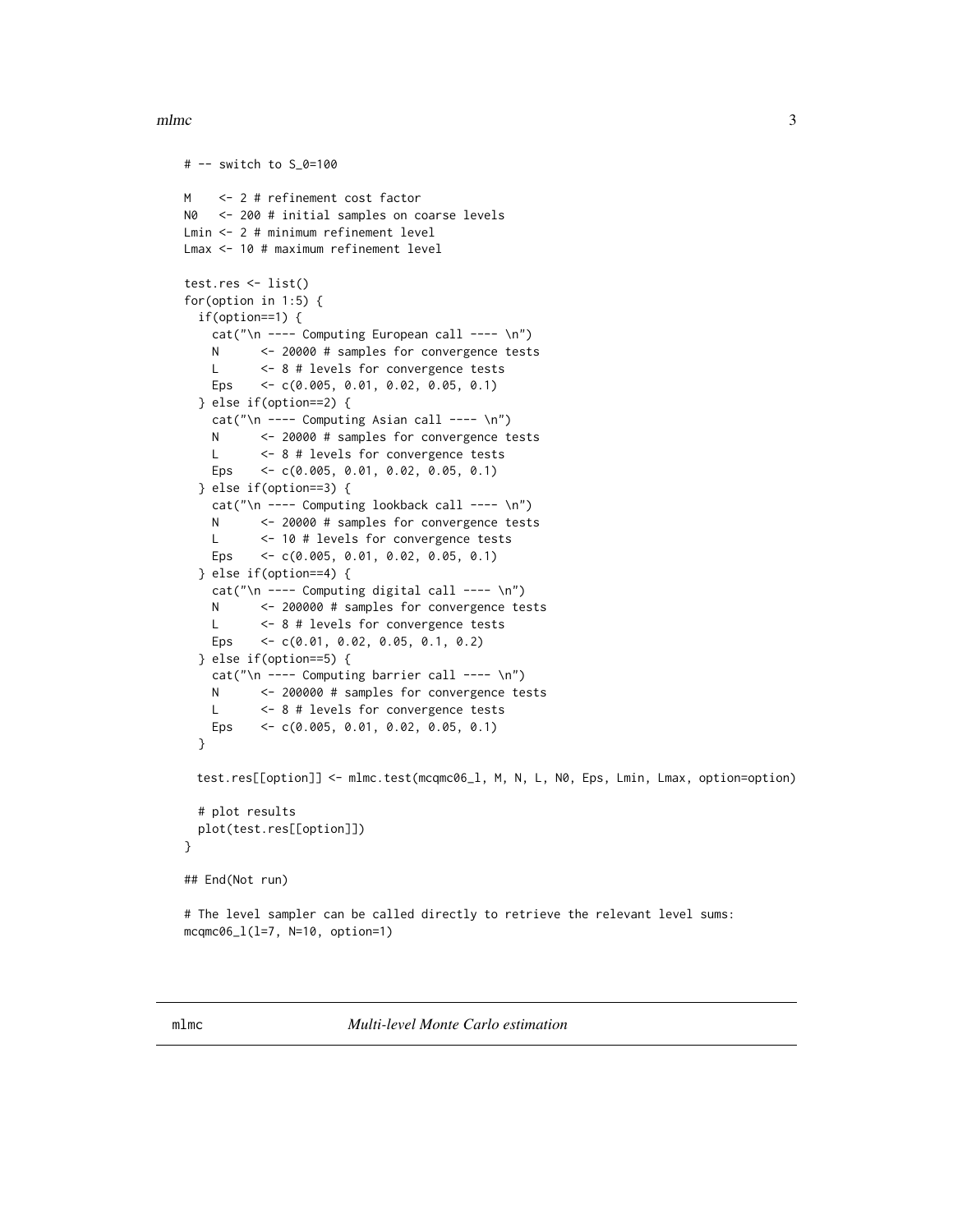4 mlmc

#### Description

This function is the Multi-level Monte Carlo driver which will sample from the levels of user specified function.

#### Usage

```
mlmc(Lmin, Lmax, N0, eps, mlmc_l, alpha = NA, beta = NA, gamma,
 parallel = NA, ...
```
#### Arguments

| Lmin      | the minimum level of refinement. Must be $\geq 2$ .                                                                                               |
|-----------|---------------------------------------------------------------------------------------------------------------------------------------------------|
| Lmax      | the maximum level of refinement. Must be $\geq$ Lmin.                                                                                             |
| N0        | initial number of samples which are used for the first 3 levels and for any subse-<br>quent levels which are automatically added. Must be $> 0$ . |
| eps       | the target accuracy of the estimate. Must be $> 0$ .                                                                                              |
| $mlmc_1$  | a user supplied function which provides the estimate for level 1                                                                                  |
| alpha     | the weak error, $O(2^{-\alpha lph\alpha+l})$ . If NA then alpha will be estimated.                                                                |
| beta      | the variance, $O(2^{-beta*l})$ . If NA then beta will be estimated.                                                                               |
| gamma     | the sample cost, $O(2^{gamma+1})$ . Must be $> 0$ .                                                                                               |
| parallel  | if an integer is supplied, R will fork parallel parallel processes an compute<br>each level estimate in parallel.                                 |
| $\ddotsc$ | additional arguments which are passed on when the user supplied mlmc_l func-<br>tion is called                                                    |

#### Details

Multilevel Monte Carlo Method method originated in works Giles (2008) and Heinrich (1998).

Consider a sequence  $P_0, P_1, \ldots$ , which approximates  $P_L$  with increasing accuracy, but also increasing cost, we have the simple identity

$$
E[P_L] = E[P_0] + \sum_{l=1}^{L} E[P_l - P_{l-1}],
$$

and therefore we can use the following unbiased estimator for  $E[P_L]$ ,

$$
N_0^{-1} \sum_{n=1}^{N_0} P_0^{(0,n)} + \sum_{l=1}^{L} \{ N_l^{-1} \sum_{n=1}^{N_l} (P_l^{(l,n)} - P_{l-1}^{(l,n)}) \}
$$

with the inclusion of the level l in the superscript  $(l, n)$  indicating that the samples used at each level of correction are independent.

Set  $C_0$ , and  $V_0$  to be the cost and variance of one sample of  $P_0$ , and  $C_l$ ,  $V_l$  to be the cost and variance of one sample of  $P_l - P_{l-1}$ , then the overall cost and variance of the multilevel estimator is  $\sum_{l=0}^{L} N_l C_l$  and  $\sum_{l=0}^{L} N_l^{-1} V_l$ , respectively.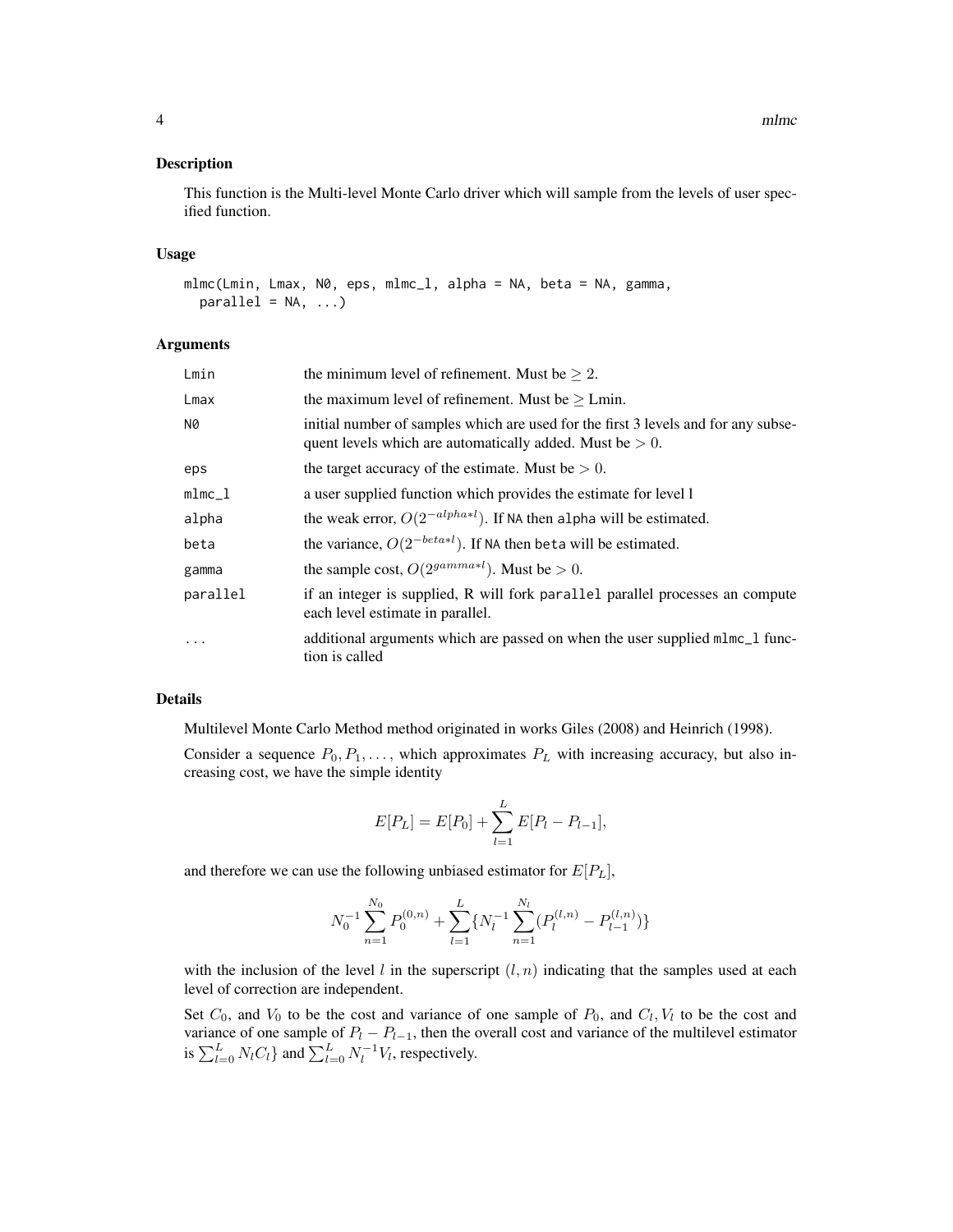#### <span id="page-4-0"></span>mlmc.test 5

The idea begind the method, is that provided that the product  $V_lC_l$  decreases with l, i.e. the cost increases with level slower than the variance decreases, then one can achieve significant computational savings, which can be formalised as in Theorem 1 of Giles (2015).

For further information on multilevel Monte Carlo methods, see the webpage [http://people.](http://people.maths.ox.ac.uk/gilesm/mlmc_community.html) [maths.ox.ac.uk/gilesm/mlmc\\_community.html](http://people.maths.ox.ac.uk/gilesm/mlmc_community.html) which lists the research groups working in the area, and their main publications.

This function is based on GPL-2 'Matlab' code by Mike Giles.

#### Value

A list containing:

P The MLMC estimate;

Nl A vector of the number of samples performed on each level.

#### Author(s)

Louis Aslett  $\langle$ aslett@stats.ox.ac.uk>

Mike Giles <Mike.Giles@maths.ox.ac.uk>

Tigran Nagapetyan <nagapetyan@stats.ox.ac.uk>

#### References

M.B. Giles. Multilevel Monte Carlo path simulation. *Operations Research*, 56(3):607-617, 2008.

M.B. Giles. Multilevel Monte Carlo methods. *Acta Numerica*, 24:259-328, 2015.

S. Heinrich. Monte Carlo complexity of global solution of integral equations. *Journal of Complexity*, 14(2):151-175, 1998.

#### Examples

mlmc(2, 6, 1000, 0.01, opre\_l, gamma=1, option=1) mlmc(2, 10, 1000, 0.01, mcqmc06\_l, gamma=1, option=1)

<span id="page-4-1"></span>

mlmc.test *Multi-level Monte Carlo estimation test suite*

#### Description

Computes a suite of diagnostic values for an MLMC estimation problem.

#### Usage

```
mlmc.test(mlmc_l, M, N, L, N0, eps.v, Lmin, Lmax, parallel = NA,
  silent = FALSE, ...)
```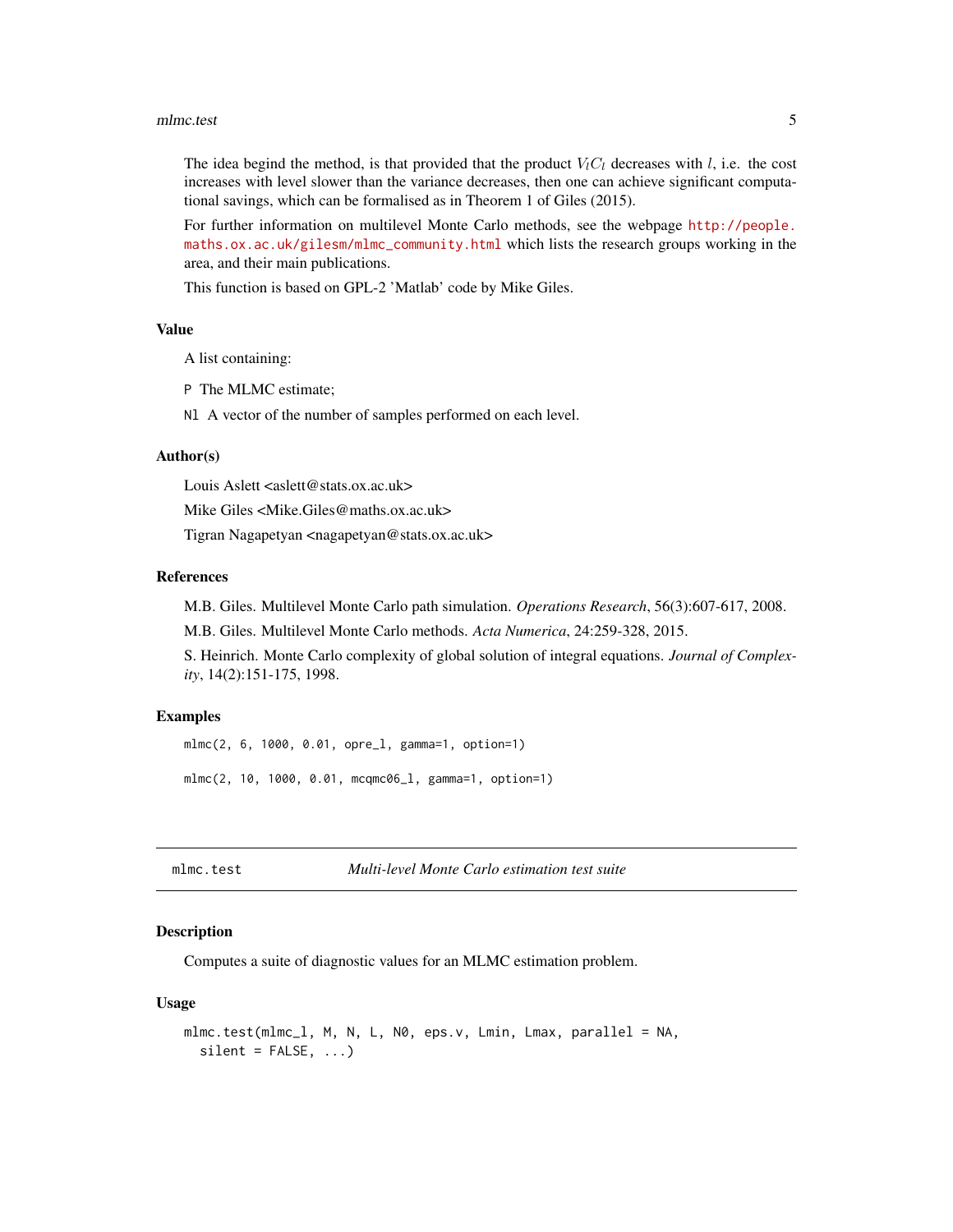#### <span id="page-5-0"></span>Arguments

| $mlmc_1$  | a user supplied function which provides the estimate for level 1                                                                                  |
|-----------|---------------------------------------------------------------------------------------------------------------------------------------------------|
| M         | refinement cost factor $(2^{\gamma}$ in the general MLMC Throrem)                                                                                 |
| N         | number of samples to use in the tests                                                                                                             |
| L         | number of levels to use in the tests                                                                                                              |
| N0        | initial number of samples which are used for the first 3 levels and for any subse-<br>quent levels which are automatically added. Must be $> 0$ . |
| eps.v     | a vector of all the target accuracies in the tests. Must all be $> 0$ .                                                                           |
| Lmin      | the minimum level of refinement. Must be $\geq 2$ .                                                                                               |
| Lmax      | the maximum level of refinement. Must be $\geq$ Lmin.                                                                                             |
| parallel  | if an integer is supplied, R will fork parallel parallel processes an compute<br>each level estimate in parallel.                                 |
| silent    | set to TRUE to supress running output (identical output can still be printed by<br>printing the return result)                                    |
| $\ddotsc$ | additional arguments which are passed on when the user supplied mlmc_l func-<br>tion is called                                                    |

#### Details

See one of the example level sampler functions (e.g. opre\_1) for example usage.

This function is based on GPL-2 'Matlab' code by Mike Giles.

#### Value

An mlmc.test object which contains all the computed diagnostic values. This object can be printed or plotted (see [plot.mlmc.test](#page-8-1)).

#### Author(s)

Louis Aslett <aslett@stats.ox.ac.uk>

Mike Giles <Mike.Giles@maths.ox.ac.uk>

Tigran Nagapetyan <nagapetyan@stats.ox.ac.uk>

```
## Not run:
# Example calls with realistic arguments
tst <- mlmc.test(opre_l, M=4, N=2000000,
                L=5, N0=1000,
                 eps.v=c(0.005, 0.01, 0.02, 0.05, 0.1),
                 Lmin=2, Lmax=6, option=1)
tst
plot(tst)
tst <- mlmc.test(mcqmc06_l, M=2, N=20000,
                L=8, N0=200,
```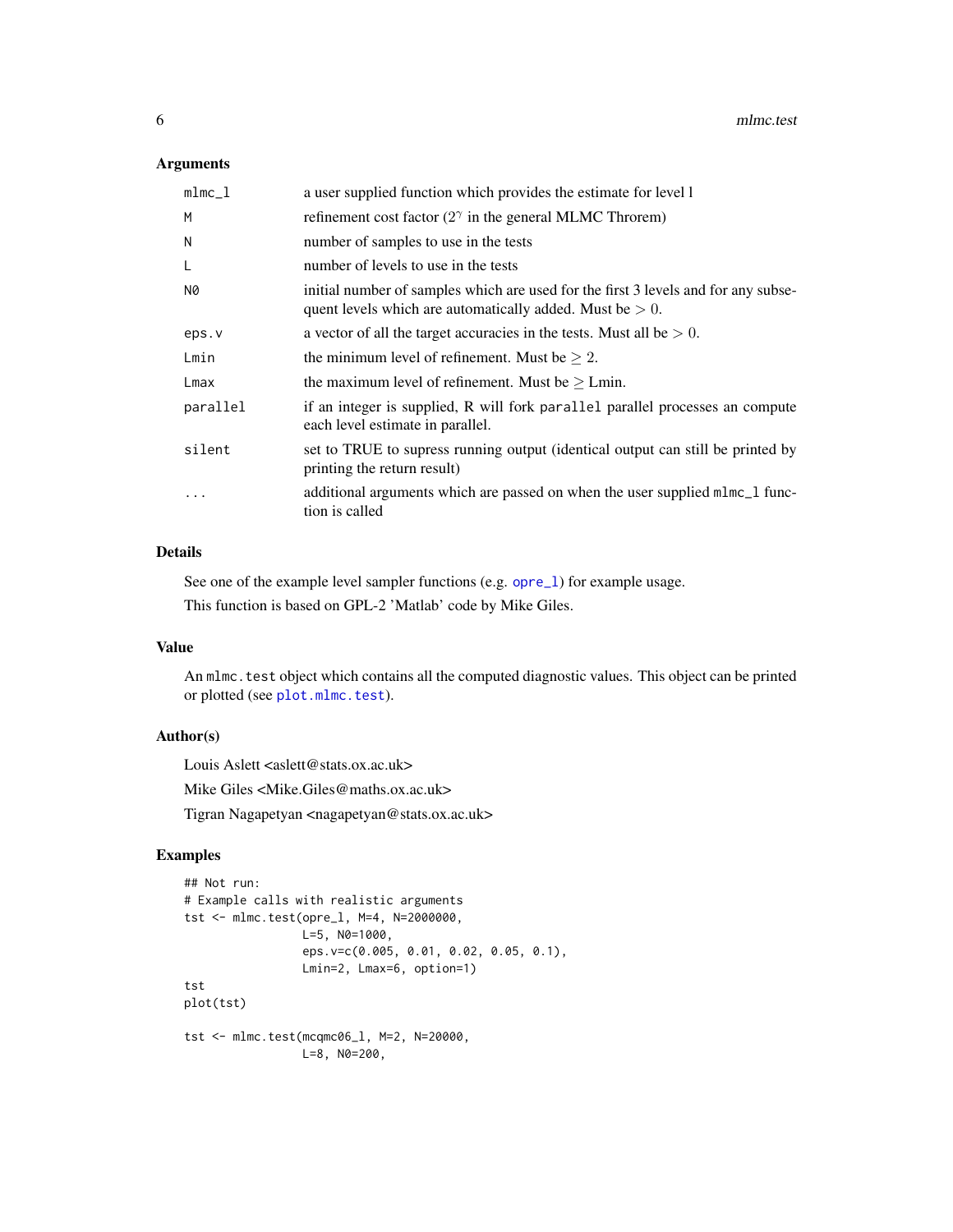<span id="page-6-0"></span>opre\_l 7

```
eps.v=c(0.005, 0.01, 0.02, 0.05, 0.1),
                 Lmin=2, Lmax=10, option=1)
tst
plot(tst)
## End(Not run)
# Toy versions for CRAN tests
tst <- mlmc.test(opre_l, M=4, N=10000,
                 L=5, N0=1000,
                 eps.v=c(0.025, 0.1),
                 Lmin=2, Lmax=6, option=1)
tst <- mlmc.test(mcqmc06_l, M=2, N=10000,
                 L=8, N0=1000,
                 eps.v=c(0.025, 0.1),
                 Lmin=2, Lmax=10, option=1)
```
<span id="page-6-1"></span>opre\_l *Financial options using an Euler-Maruyama discretisation*

#### Description

Financial options based on scalar geometric Brownian motion and Heston models, similar to Mike Giles' original 2008 Operations Research paper, using an Euler-Maruyama discretisation

#### Usage

opre\_l(l, N, option)

#### Arguments

|        | the level to be simulated.                         |
|--------|----------------------------------------------------|
| Ν      | the number of samples to be computed.              |
| option | the option type, between 1 and 5. The options are: |
|        | $1 = European call;$                               |
|        | $2 =$ Asian call;                                  |
|        | $3 =$ lookback call;                               |
|        | $4 =$ digital call;                                |
|        | $5 =$ Heston model.                                |

#### Details

This function is based on GPL-2 'Matlab' code by Mike Giles.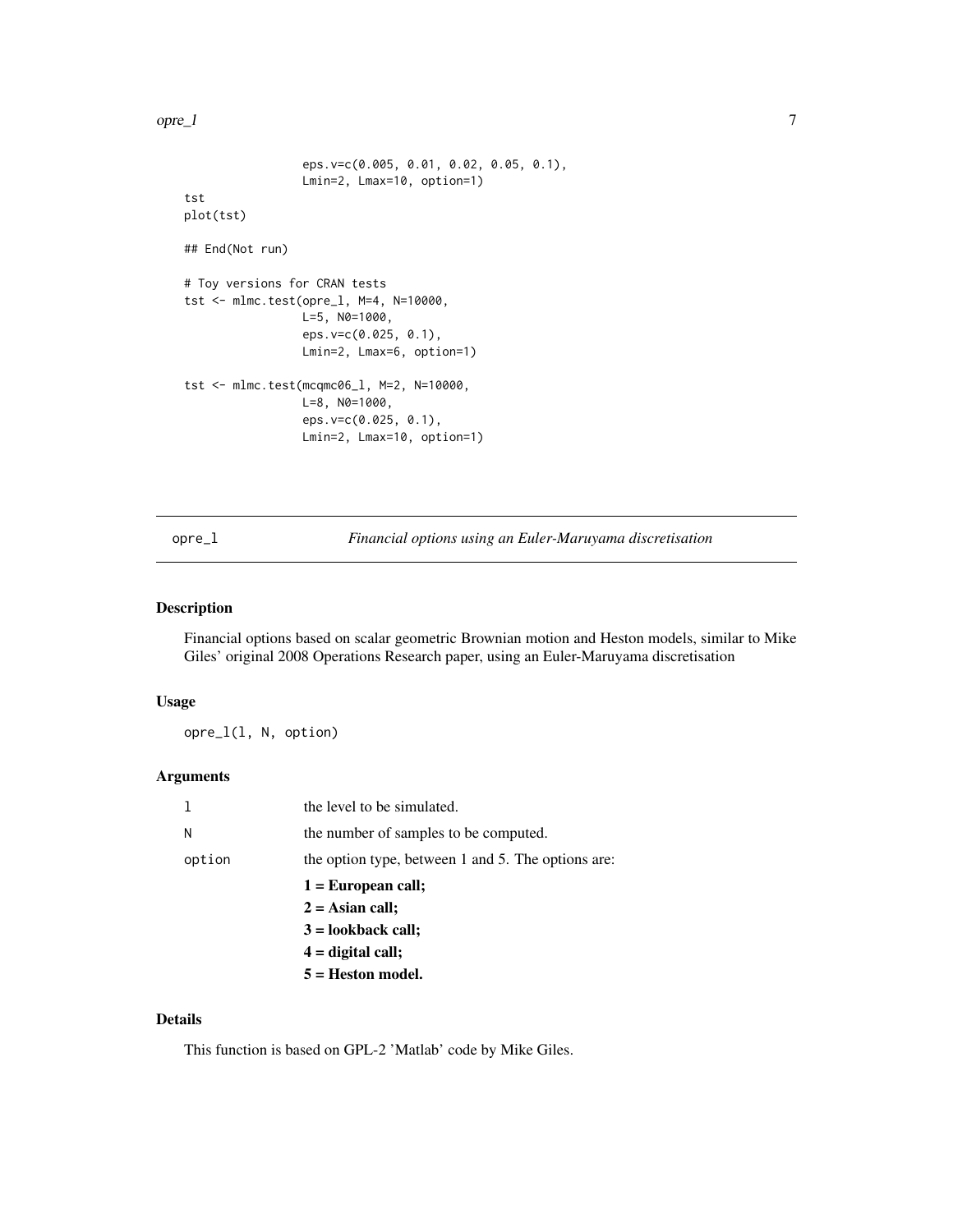8 opre\_l

#### Author(s)

Louis Aslett <aslett@stats.ox.ac.uk>

Mike Giles <Mike.Giles@maths.ox.ac.uk>

Tigran Nagapetyan <nagapetyan@stats.ox.ac.uk>

#### References

M.B. Giles. Multilevel Monte Carlo path simulation. *Operations Research*, 56(3):607-617, 2008.

```
## Not run:
# These are similar to the MLMC tests for the original
# 2008 Operations Research paper, using an Euler-Maruyama
# discretisation with 4^l timesteps on level l.
#
# The differences are:
# -- the plots do not have the extrapolation results
# -- two plots are log_2 rather than log_4
# -- the new MLMC driver is a little different
# -- switch to X_0=100 instead of X_0=1
M <- 4 # refinement cost factor
N0 <- 1000 # initial samples on coarse levels
Lmin <- 2 # minimum refinement level
Lmax <- 6 # maximum refinement level
test.res <- list()
for(option in 1:5) {
 if(option==1) {
   cat("\n ---- Computing European call ---- \n")
   N <- 2000000 # samples for convergence tests
   L <- 5 # levels for convergence tests
   Eps <- c(0.005, 0.01, 0.02, 0.05, 0.1)
 } else if(option==2) {
   cat("\n'~-- Computing Asian call ----\n'~')N <- 2000000 # samples for convergence tests
   L <- 5 # levels for convergence tests
   Eps <- c(0.005, 0.01, 0.02, 0.05, 0.1)
 } else if(option==3) {
   cat("\n' --- Computing lookback call --- \n'')N <- 2000000 # samples for convergence tests
   L <- 5 # levels for convergence tests
   Eps <- c(0.01, 0.02, 0.05, 0.1, 0.2)
 } else if(option==4) {
    cat("\n ---- Computing digital call ---- \n")
   N <- 3000000 # samples for convergence tests
   L <- 5 # levels for convergence tests
   Eps <- c(0.02, 0.05, 0.1, 0.2, 0.5)
 } else if(option==5) {
   cat("\n ---- Computing Heston model ---- \n")
```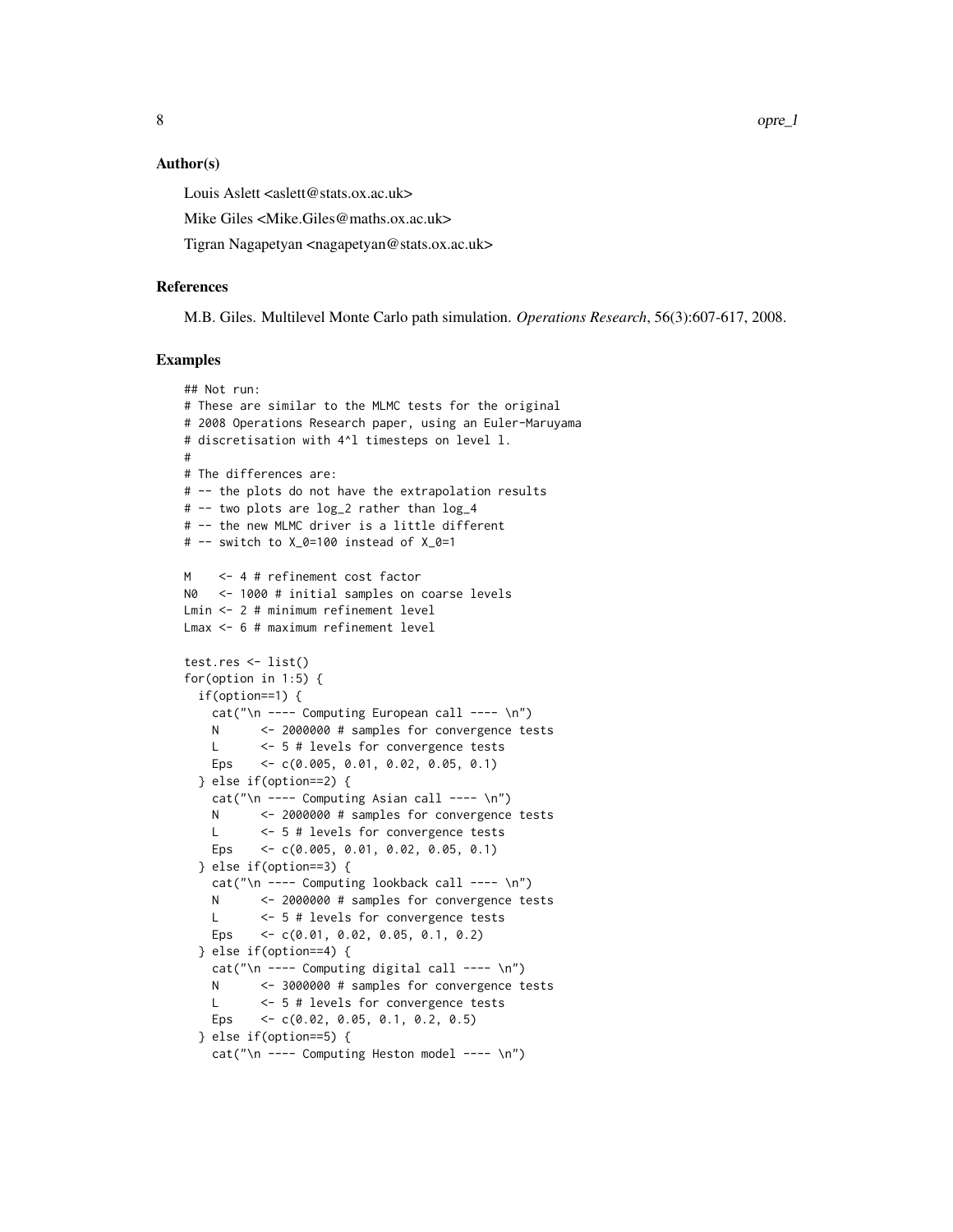```
N <- 2000000 # samples for convergence tests
   L <- 5 # levels for convergence tests
   Eps <- c(0.005, 0.01, 0.02, 0.05, 0.1)
 }
 test.res[[option]] <- mlmc.test(opre_l, M, N, L, N0, Eps, Lmin, Lmax, option=option)
 # print exact analytic value, based on S0=K
 T \leq -1r <- 0.05
 sig <-0.2K < -100d1 <- (r+0.5*sig^2)*T / (sig*sqrt(T))
 d2 <- (r-0.5*sig^2)*T / (sig*sqrt(T))
 if(option==1) {
   val <- K*( pnorm(d1) - exp(-r*T)*pnorm(d2) )
   cat(sprintf("\n Exact value: %f, MLMC value: %f \n", val, test.res[[option]]$P[1]))
 } else if(option==3) {
   k <- 0.5*sig^2/r
   val <- K*( pnorm(d1) - pnorm(-d1)*k - exp(-r*T)*(pnorm(d2) - pnorm(d2)*k) )
   cat(sprintf("\n Exact value: %f, MLMC value: %f \n", val, test.res[[option]]$P[1]))
 } else if(option==4) {
   val <- K*exp(-r*T)*pnorm(d2)
   cat(sprintf("\n Exact value: %f, MLMC value: %f \n", val, test.res[[option]]$P[1]))
 }
 # plot results
 plot(test.res[[option]])
}
## End(Not run)
# The level sampler can be called directly to retrieve the relevant level sums:
opre_l(l=7, N=10, option=1)
```
<span id="page-8-1"></span>plot.mlmc.test *Plot an* mlmc.test *object*

#### Description

Produces diagnostic plots on the result of an mlmc. test function call.

#### Usage

```
## S3 method for class 'mlmc.test'
plot(x, which = "all", cols = NA, ...)
```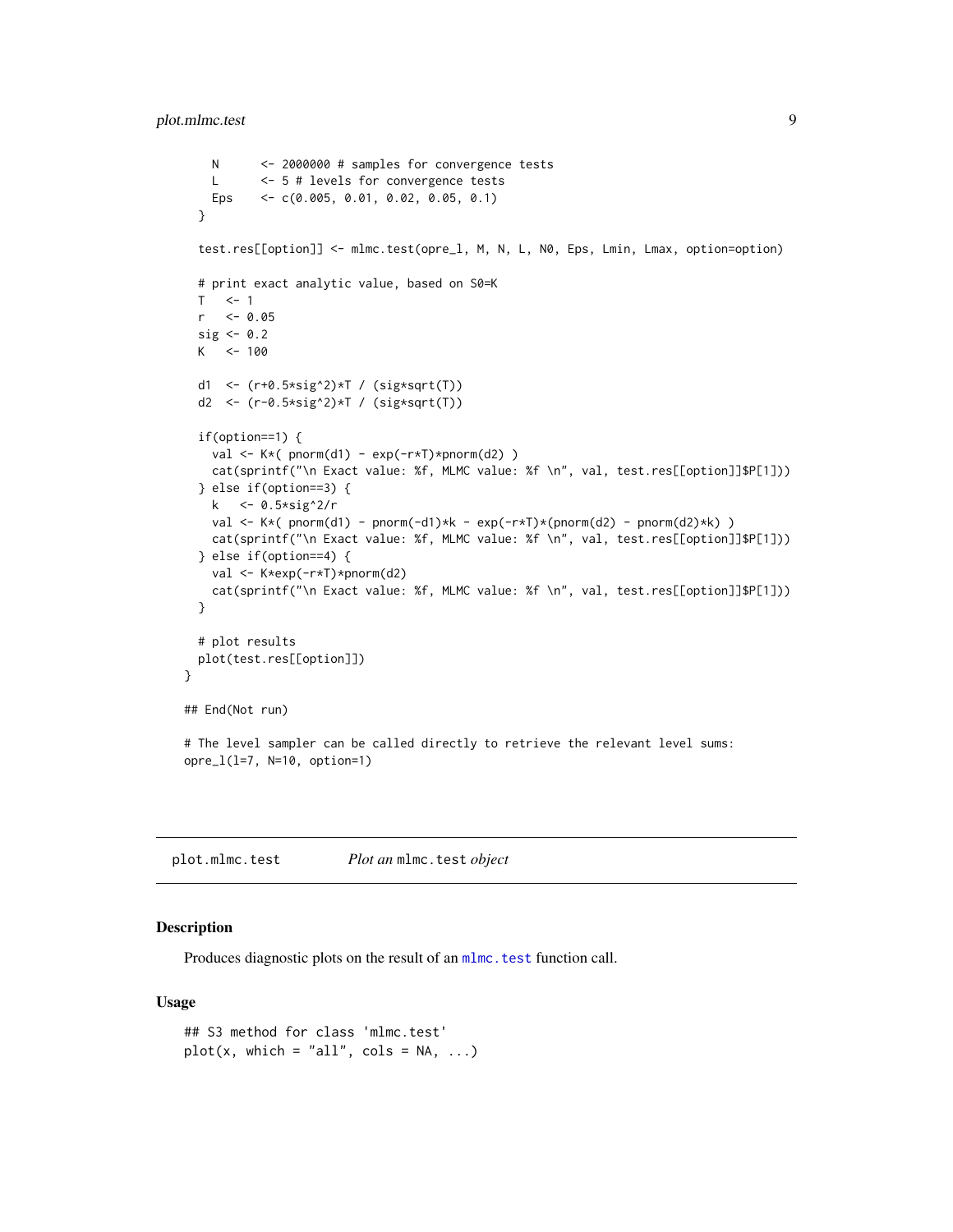#### <span id="page-9-0"></span>Arguments

| X     | an mlmc. test object as produced by a call to the mlmc. test function.                                            |
|-------|-------------------------------------------------------------------------------------------------------------------|
| which | a vector of strings specifying which plots to produce, or "all" to do all diag-<br>nostic plots. The options are: |
|       | "var" = $log_2$ of variance against level;                                                                        |
|       | "mean" = $log_2$ of mean against level;                                                                           |
|       | " $consis$ " = consistency against level;                                                                         |
|       | " $kurt$ " = $kurtosis$ against level;                                                                            |
|       | "N1" = $log_2$ of number of samples against level;                                                                |
|       | "cost" = $log_1 0$ of cost against $log_1 0$ of epsilon (accuracy).                                               |
| cols  | the number of columns across to plot to override the default value.                                               |
| .     | additional arguments which are passed on to plotting functions.                                                   |

#### Author(s)

Louis Aslett <aslett@stats.ox.ac.uk>

```
## Not run:
tst <- mlmc.test(opre_l, M=4, N=2000000,
                 L=5, N0=1000,
                 eps.v=c(0.005, 0.01, 0.02, 0.05, 0.1),
                Lmin=2, Lmax=6, option=1)
tst
plot(tst)
## End(Not run)
```